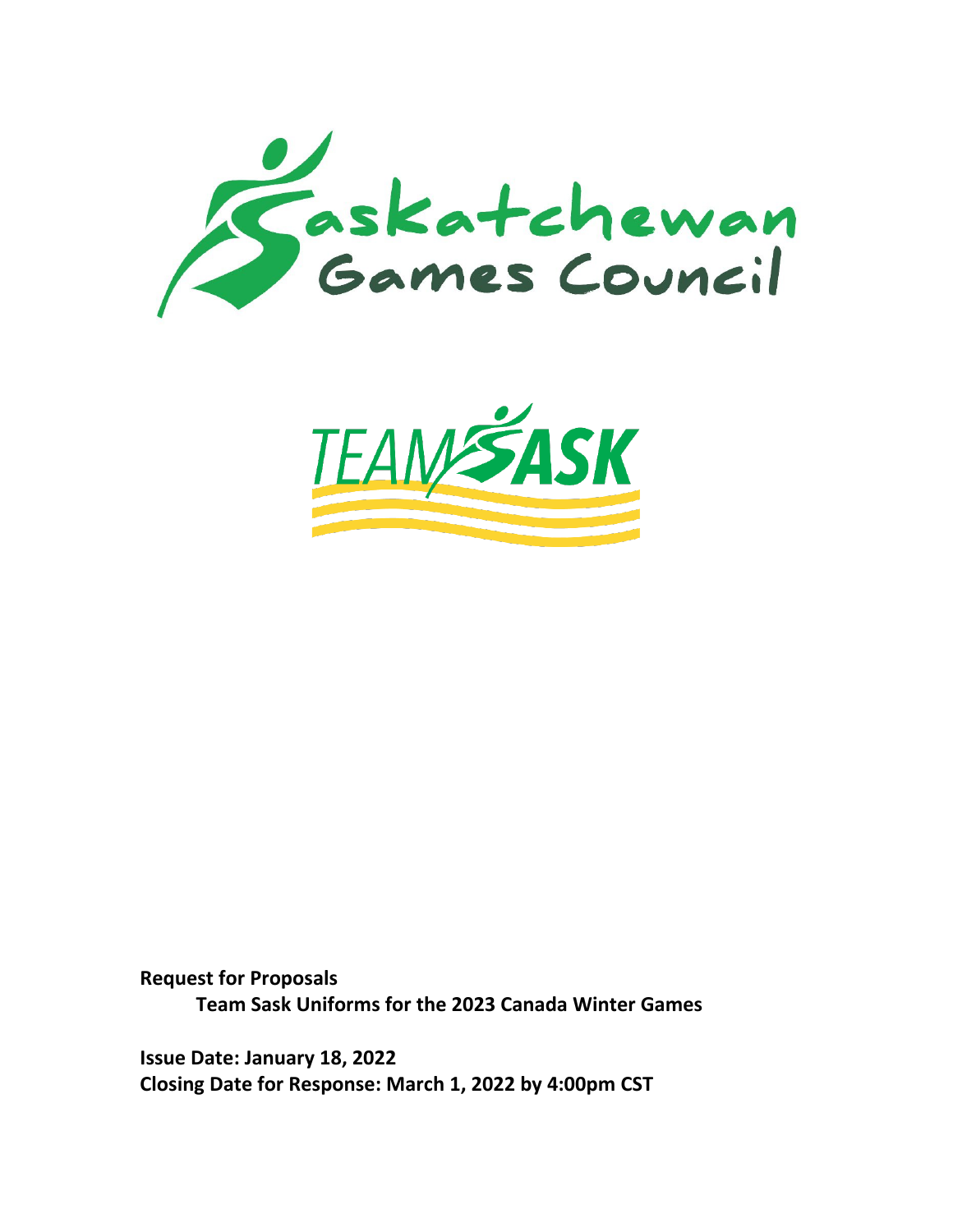# **TABLE OF CONTENTS**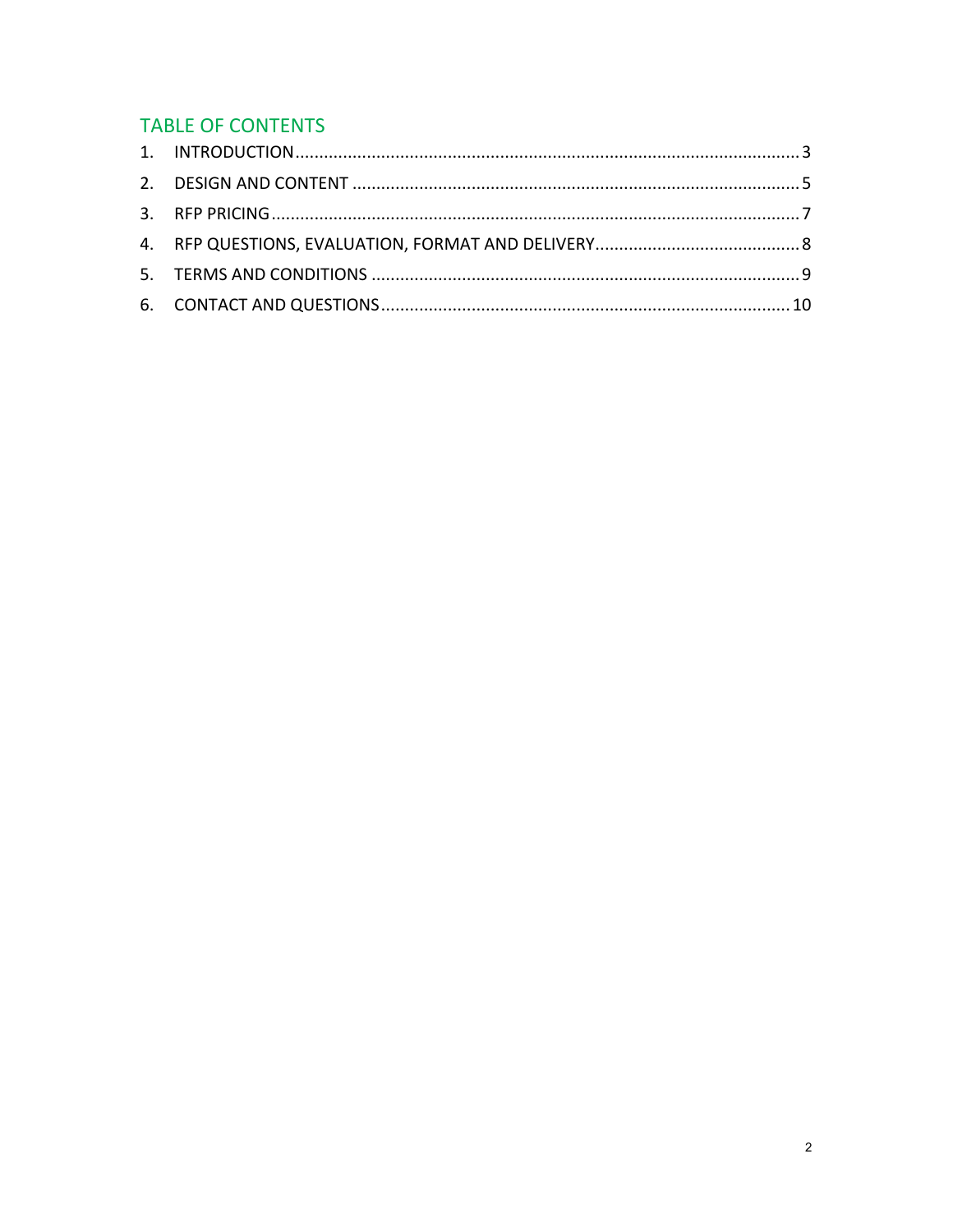# <span id="page-2-0"></span>1. INTRODUCTION

#### **1.1. Introduction**

The [Saskatchewan Games Council](http://www.saskgames.ca/) (SGC) invites interested suppliers to submit proposals towards any or each of the following open opportunities:

- 1. Provision of ceremonial uniform packages for Team Sask at the 2023 Canada Winter [Games](https://www.2023canadagames.ca/) in Prince Edward Island from February 18 - March 5, 2023. Members of Team Sask will wear this uniform package during the Opening and Closing Ceremonies, at medal presentations, in some sport competitions, to and from competitions, at special events, and during leisure time.
- 2. Supply and administration of a Team Sask souvenir and merchandise program, including operation of an online ordering site. In the lead-up to the 2023 Games, the souvenir program will ideally be print and ship on-demand, administered by the successful vendor. Ahead of Games-time, a quantity of each item will be ordered by the SGC for onsite sales, administered by the SGC.

**Suppliers will be evaluated on equal grounds based on each project, regardless of if they submit proposals towards each of the open opportunities or not. Submitting a proposal towards only one opportunity will not penalize a supplier. If suppliers choose to submit a proposal towards more than one opportunity, all proposals can be contained within the same document. The pricing and items proposed within each uniform package must be clearly detailed and separated within the document.**

The successful company(ies) will receive the opportunity to enter into an agreement for the rights to provide complete or partial walkout uniform design, manufacture, and distribution for Team Sask for the 2023 Games. The successful company(ies), may also be asked to support a Team Sask merchandise program for the 2023 Games, which would include additional "fan gear" items to be sold prior to and during the Canada Winter Games.

The SGC is a registered not-for-profit organization and is the permanent regulatory body responsible for the organization of the Saskatchewan Summer and Winter Games, as well as the overall coordination and preparation of Team Sask competing at the Canada Games and Western Canada Summer Games.

#### **1.2. About Team Sask and the Canada Games**

Team Sask is the group of athletes, coaches, managers, technicians, and mission staff who represent Saskatchewan at the Canada Summer and Winter Games.

The Canada Games program, launched in 1967, is Canada's largest multi-sport event and represents the highest level of national competition for our country's next generation of national team athletes and future champions. The 2023 Canada Winter Games will take place in Prince Edward Island and will feature competition from up to 5,000 athletes in 20 sports, representing all 13 provinces and territories. Since its inception, over 85,000 young athletes have participated in the Canada Games, among them many of Canada's top Olympians and Paralympians.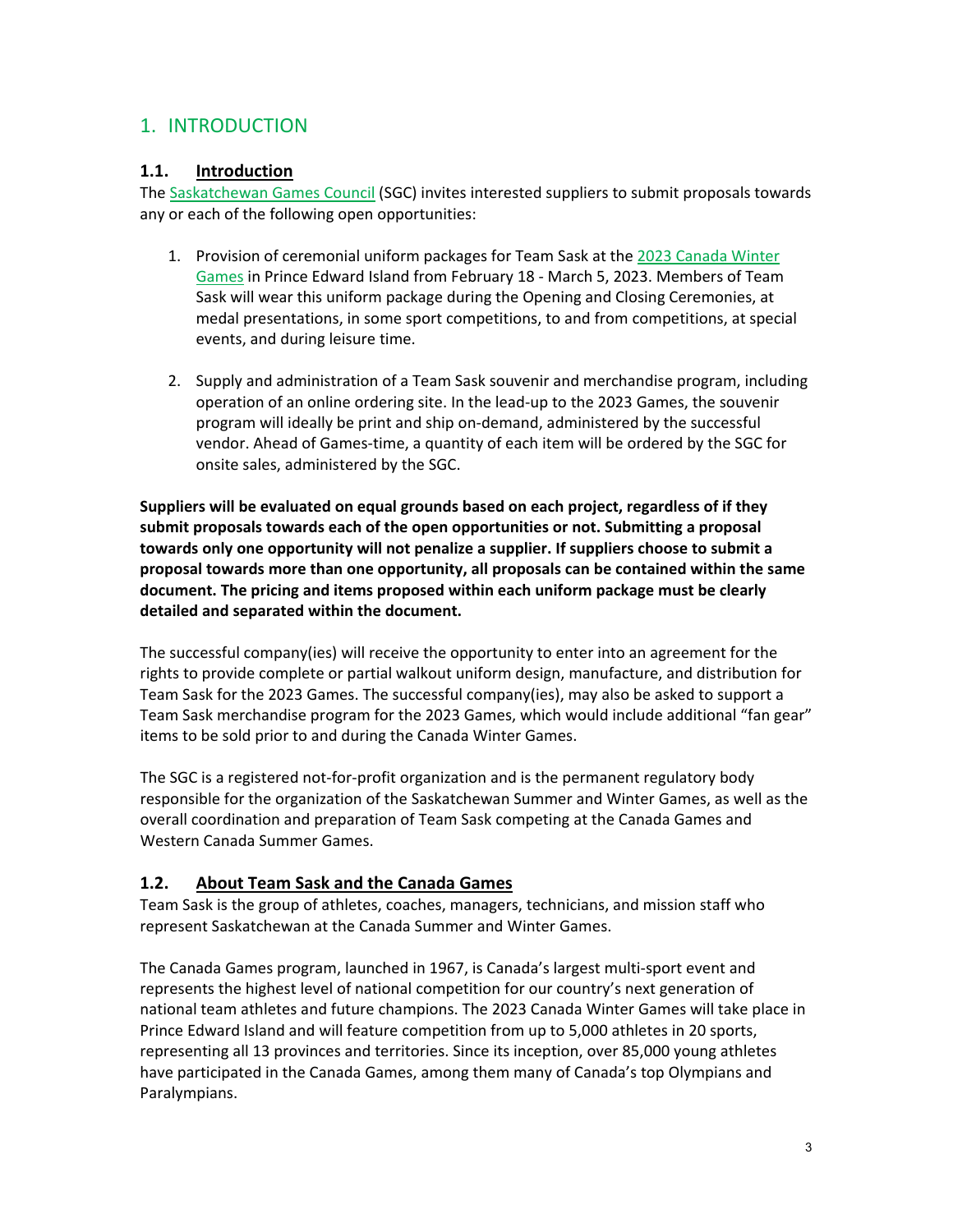Saskatchewan will be sending up to 350 participants to the 2023 Canada Winter Games in P.E.I. from February 18-March 5, 2023.

#### **1.3. Project Summary**

The purpose of this RFP is to provide a fair evaluation process for all suppliers and to provide the supplier with the evaluation criteria against which they will be judged.

The SGC will provide the selected supplier with an outline of the key components. The uniform packages must include and will rely on the supplier to generate an overall concept and design scheme for SGC approval and/or collaboration. Following agreement on the overall design concept and packages, the SGC will work in partnership with the supplier(s) to finalize the design of each item. All designs must be approved by the SGC prior to production. The SGC will provide sizing and quantity information to the supplier in accordance with jointly established timelines.

Following the completion of production, the supplier(s) will conduct a thorough inventory and quality inspection to ensure the order is complete and packaged by sport team. In addition, the supplier(s) will assign a staff person to assist with the packing process to immediately address any quality or inventory issues. The selected supplier(s) will appoint one key staff person as the primary point of contact with the SGC for the period from the awarding of the contract through to the Games.

#### **2023 Canada Winter Games**

This project will begin almost immediately following the selection of a supplier, to guarantee timely and efficient delivery to Team Sask participants.

The objective of this project is to design, produce, and distribute high-quality, stylish, and affordable team clothing package(s) for members of Team Sask at the 2023 Canada Winter Games. The package(s) must:

- establish a distinctive, stylish, and current Team Sask look
- be available in both unisex and women's sizing
- be available in adult unisex and women's sizes XS-4XL (if certain items are unavailable in 3XL and 4XL, very close substitutes must be provided)
- be available in the Team Sask primary colour scheme of Kelly green (Pantone 355C) and white, with accent colours that can include black, grey, and gold
- be suitable for a winter climate
- provide current streetwear and athletic wear styles and design concepts that members of Team Sask in the age range of 12-23 will be proud to wear, both during the Games and after they have returned to their home communities.

## **1.4. Key Dates**

The following are the contract timelines for these projects:

#### **2023 Canada Winter Games Project Timelines**

January 18, 2022 RFP is released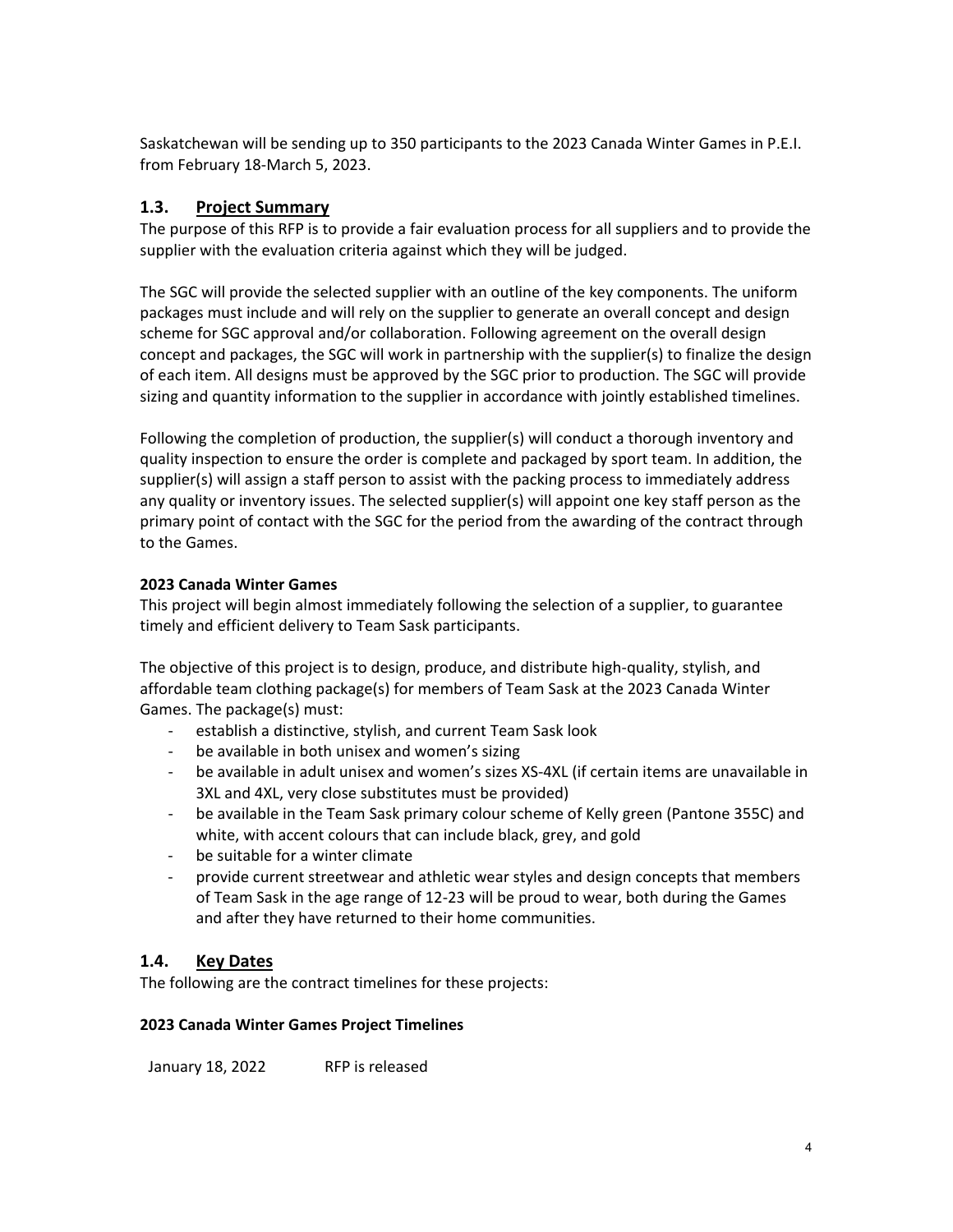| March 1, 2022            | Proposals are to be received at the SGC office by 4:00 PM CST on<br>March 1, 2022. Companies not responding by this date will be<br>disqualified                                  |
|--------------------------|-----------------------------------------------------------------------------------------------------------------------------------------------------------------------------------|
| Mid-March, 2022          | Uniform Advisory Committee provides recommendations to SGC                                                                                                                        |
| March 31, 2022           | SGC selects and notifies the successful company, and communicates                                                                                                                 |
|                          | decision to all proposing companies                                                                                                                                               |
| April 15, 2022           | Supplier contract signed and project development begins                                                                                                                           |
| May-June, 2022           | SGC provides final sign-off on clothing package                                                                                                                                   |
|                          |                                                                                                                                                                                   |
| August, 2022             | SGC submits final order with sizing                                                                                                                                               |
| August-December,<br>2022 | Manufacture and decoration of garments; if items are custom-<br>made, physical samples are to be provided to SGC early within this<br>timeframe prior to production of full order |
| January 6, 2023          | In-hands date for supplier to receive all uniform pieces from<br>factory/decorator for sorting and quality control                                                                |
| Mid-January, 2023        | SGC provides requested sizes by participant/team to supplier;<br>supplier sorts and packages items by sport                                                                       |

#### **1.5. Communication and Support During the RFP Process**

The contact for this project is Ashley Dennison, Games Services and Communications Lead, SGC. T | (306) 570-2525

E | [adennison@saskgames.ca](mailto:adennison@saskgames.ca)

## **1.6. Proposal Costs**

Any costs incurred in the preparation and presentation of proposals in any way whatsoever will be the sole responsibility of the proposing company.

Companies may be invited to attend face-to-face meetings in Regina to present their uniform package and answer questions, at the proposing company's cost, and subject to restrictions surrounding COVID-19.

# <span id="page-4-0"></span>2. DESIGN AND CONTENT

## **2.1. Example Composition of Clothing Package**

The SGC will work in close partnership with the selected company(ies) to develop the exact composition of the Team Sask Uniform Kits, which may include the SGC providing design input into custom items if applicable as well as selection and decoration of non-custom items. The following list is for general guidance, and the SGC will encourage and thoroughly evaluate any additional items or suggestions not captured below. Creative suggestions and other items included by the proposing company that would enhance the Team Sask uniform kit within the all-inclusive fixed price are more than welcome. It is encouraged that interested suppliers provide a list of premium brands to which the supplier has wholesaler access (e.g., Nike, Under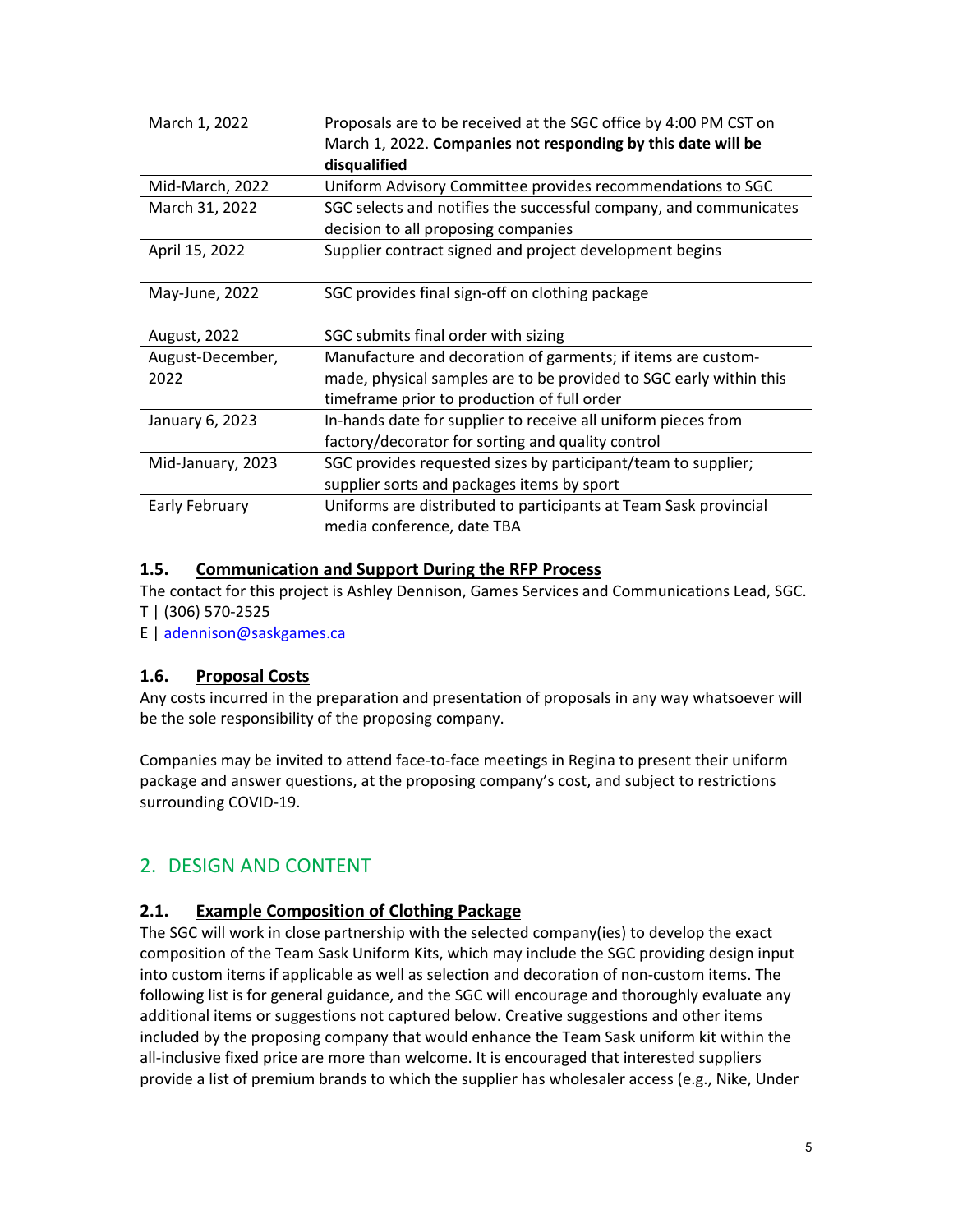Armour, Champion, Lululemon, Adidas, etc.) as well as stock apparel and soft/hard goods brands (e.g., Gildan, Anvil, Bella + Canvas, Trimark, ATC., etc.).

Proposing companies are to note that the clothing package should include both unisex and women's sizes, in a possible size range of XS-4XL. Team Sask branding will be included on each item, with 2023 Canada Winter Games branding as well as Saskatchewan Games Council provincial sponsors' branding included on select items.

The following is a non-comprehensive list of what items can be included in supplier proposals. Interested suppliers are free to suggest additional or alternative items.

| <b>Estimated</b> | <b>Item</b>                                                  | <b>Suggested Colour</b> |
|------------------|--------------------------------------------------------------|-------------------------|
| <b>Quantity</b>  |                                                              |                         |
| 385              | Outer layer (i.e., winter-weight ski or snowboard jacket,    | Primarily green         |
|                  | puffer jacket)                                               | w/black or white        |
|                  |                                                              | accents                 |
| 385              | Technical fabric long-sleeve t-shirt                         | Black, green, grey,     |
|                  |                                                              | white, or gold          |
| 385              | Cotton or tri-blend short sleeve t-shirt with screen-printed | Black, green, grey,     |
|                  | design                                                       | white, or gold          |
| 385              | Warm mid-layer (i.e., quarter zip, crewneck sweater,         | Black, green, grey,     |
|                  | hoodie)                                                      | white, or gold          |
| 385              | Bottom layer (i.e. athletic or technical fabric pants or     | <b>Black</b>            |
|                  | joggers)                                                     |                         |
| 385              | Toque                                                        | Green                   |
| 385              | <b>Mittens</b>                                               | Black or green          |
| 385              | <b>Backpack</b>                                              | <b>Black</b>            |
| 385              | Socks, scarf, or other specialty item                        | Green                   |

#### **2023 Canada Winter Games**

Although a maximum team size of approximately 350 is expected, additional quantities of each item are required to accommodate for size trades and giveaways.

## **2.2. Decoration**

All logos and artwork required to be included on uniform items can be downloaded in vector format from the Google Drive folders linked below. The cost of decoration must be included in the price of each item. The folder can be accessed here: **[2023 Canada Games | Team Sask](https://drive.google.com/drive/folders/1KFCZp1vx2JmnAPshCLALSJCLxSl2dJ_b?usp=sharing)  [Uniform RFP | Logos](https://drive.google.com/drive/folders/1KFCZp1vx2JmnAPshCLALSJCLxSl2dJ_b?usp=sharing)**.

## **2.3. Team Size and Sizing Estimates**

The SGC will provide sizing and quantity information to the company in accordance with jointly established timelines. Estimated sizing needs are **women's XS-3XL** and **unisex XS-4XL**. If certain items are not available in the larger or smaller sizes, close alternatives should be suggested by the company. As physical sizing kits will not be provided to participants at the time of ordering, it is required that a standard sizing chart be made available in digital format for **each** apparel item in the uniform kit.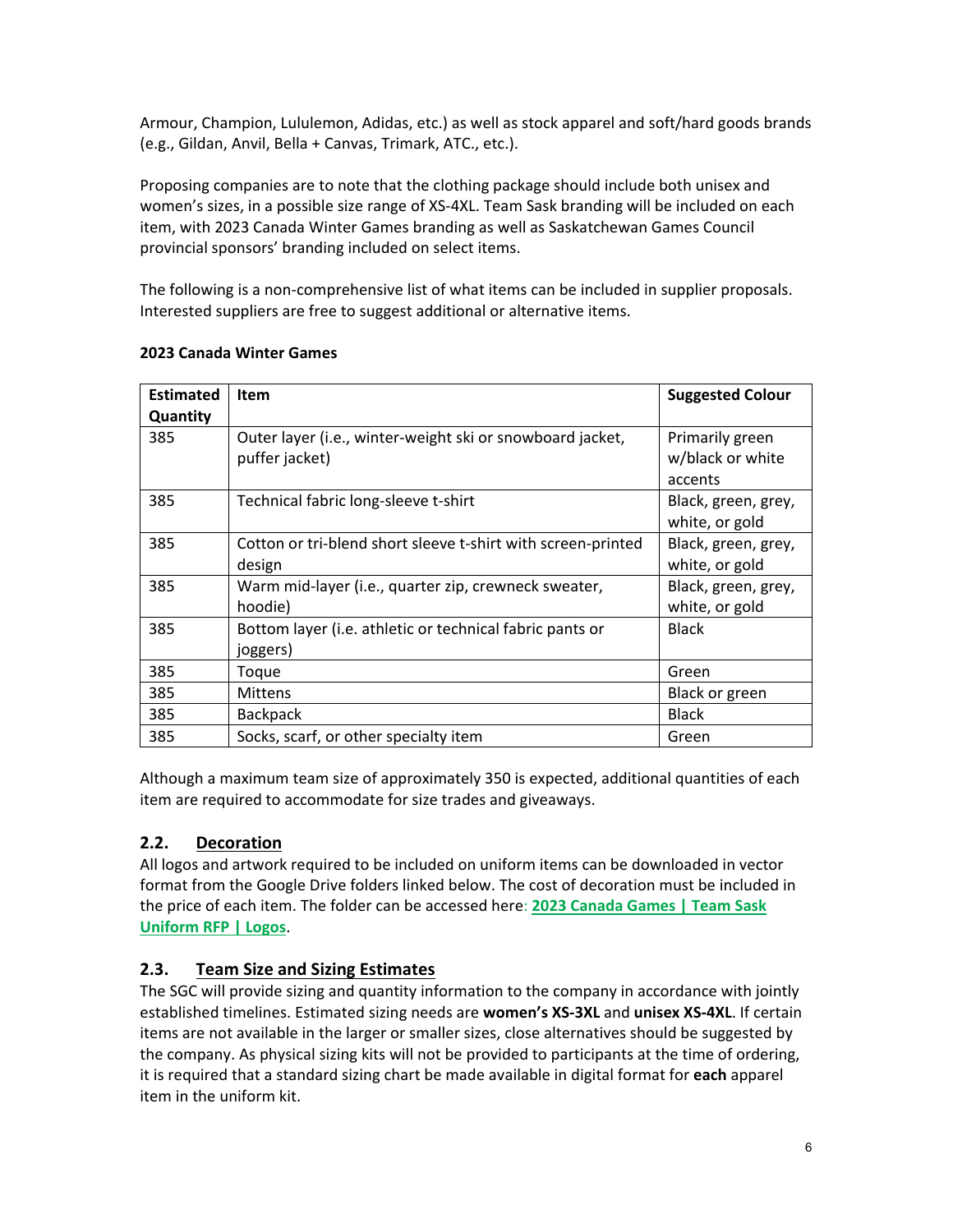Data from previous Games will be used to formulate a close estimate of sizes needed at 2023 Games. This estimate will be used when submitting the final order, with additional sizes ordered beyond the actual team size to accommodate for a certain margin of error given this estimate. Once team selections are made final, online sizing forms will be distributed to Team Sask participants several months ahead of 2023 Games, respectively, and a final list of each participant's requested sizes will be organized by sport team and submitted to the supplier(s) in early January of 2023 for the 2023 Games. The successful supplier(s) will be required to sort and package uniforms by sport team using this sizing data.

# **2.4. Emergency Orders**

The selected supplier must be able to address emergency requests for additional uniform kits or individual uniform pieces, if requested by the SGC in January or February of 2023. Emergency orders will be defined as only those made in January or February of 2023, and order quantities will be confirmed on an as-and-when-required basis, at the sole discretion of the SGC.

The supplier must complete an emergency order within three weeks of receipt of the respective emergency order request by the SGC. Emergency orders must be delivered to Regina, SK and/or Charlottetown, PEI for the 2023 Games.

#### **2.5. Sponsorship Opportunities**

Value in Kind (VIK) provision of Team Sask apparel or other items would be considered a sponsorship and the supplier(s) would receive the appropriate level of sponsor benefits and recognition from the SGC in return for their support. Sponsorship agreement details will be discussed with the successful supplier(s). VIK will be considered a competitive advantage when evaluating proposals, with a 5% weight in the evaluation scale listed in section 4.2.

# <span id="page-6-0"></span>3. RFP PRICING

## **3.1. 2023 Canada Winter Games Pricing**

This RFP requires a clothing package for Team Sask to wear at the 2023 Canada Winter Games in Prince Edward Island. When submitting a proposal, the supplier is requested to include all associated costs within the total project costs listed below. For example, the total project proposal must include: provision of colour drawings for each article of clothing, fabric samples, samples of each item in the clothing package if possible, production, design, delivery to Regina, SK (as well as potential delivery of some items to Charlottetown, PEI), and all other tasks associated with the production, development, storage and delivery of the Team Sask uniform package. It must also reflect all costs related to decoration, logo placement, and **all applicable taxes**. The pricing requested is on a fixed price basis and the selected supplier will be contracted to deliver all functions in this document within the stated price.

The following is the fixed budget that the SGC has allocated for this project: **\$125,000**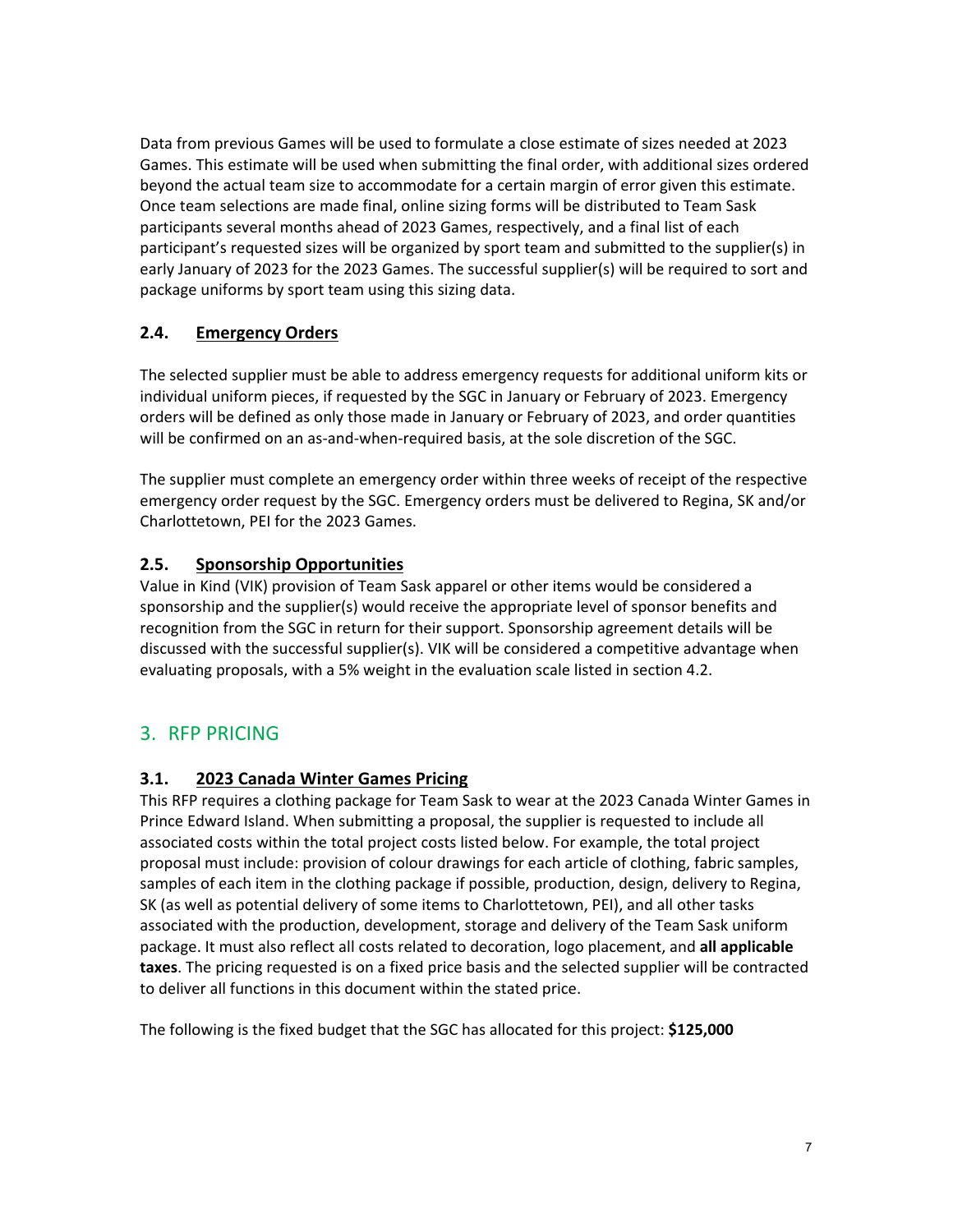With approximately 385 uniform sets required, the approximate cost of each uniform set will total \$325 **inclusive** of all applicable taxes and any other costs associated with the uniform. Please indicate unit price of each item in your cost breakdown.

# <span id="page-7-0"></span>4. RFP QUESTIONS, EVALUATION, FORMAT AND DELIVERY

# **4.1. Experience**

The selected supplier will have extensive experience in design and production and will possess a proven ability to meet jointly established timelines. In the application, please include the following:

- 1. Your expertise and experience in the sport industry and/or with non-profit organizations.
- 2. Two contracts your company has completed within the past five years that best reflect the type of work within this RFP, and briefly describe the role your firm played in each project.
- 3. Two client references. We will not contact your references unless your company is one of the final candidates being considered.

# **4.2. Evaluation**

This section details the mandatory and desirable criteria against which proposals will be evaluated. Proposing companies should ensure that they fully respond to all criteria in order to receive full consideration during evaluation.

## **4.2.a. Mandatory criteria:**

Proposals not clearly demonstrating that they meet the following mandatory criteria will be excluded from further consideration during the evaluation process.

| 1. | The proposal must be received by the Saskatchewan Games Council Executive               |
|----|-----------------------------------------------------------------------------------------|
|    | Director, Mark Bracken (with an electronic copy sent to mbracken@saskgames.ca),         |
|    | before the specified closing time.                                                      |
|    | 2. Storyboards, colour combinations, and detailed descriptions of the style and make of |
|    | each item, with physical samples of each item where possible.                           |
| 3. | Pricing must be firm and be all inclusive of applicable taxes, shipping, embroidery or  |
|    | other decoration style, and logos, and not exceed the amounts stated in section 3.      |
|    | The cost breakdown will list the unit price of each item in the uniform kit.            |
| 4. | Strong consideration will be given to Saskatchewan based (owned and operated)           |
|    | companies.                                                                              |
| 5. | Suppliers must provide proof that products will be or have been produced only in        |
|    | approved audited factories (e.g., no child labour, appropriate staff working            |
|    | conditions, etc.)                                                                       |
| 6. | Consideration will be given to suppliers who are concerned about their environmental    |
|    | footprint and have taken steps to improve manufacturing & businesses processes          |
|    | that will lessen their impact on the environment.                                       |
|    |                                                                                         |

# **4.2.b. Evaluation Scale:**

Proposals will be evaluated based on the bidder's ability to meet all requirements of this RFP. Emphasis will be placed on the following: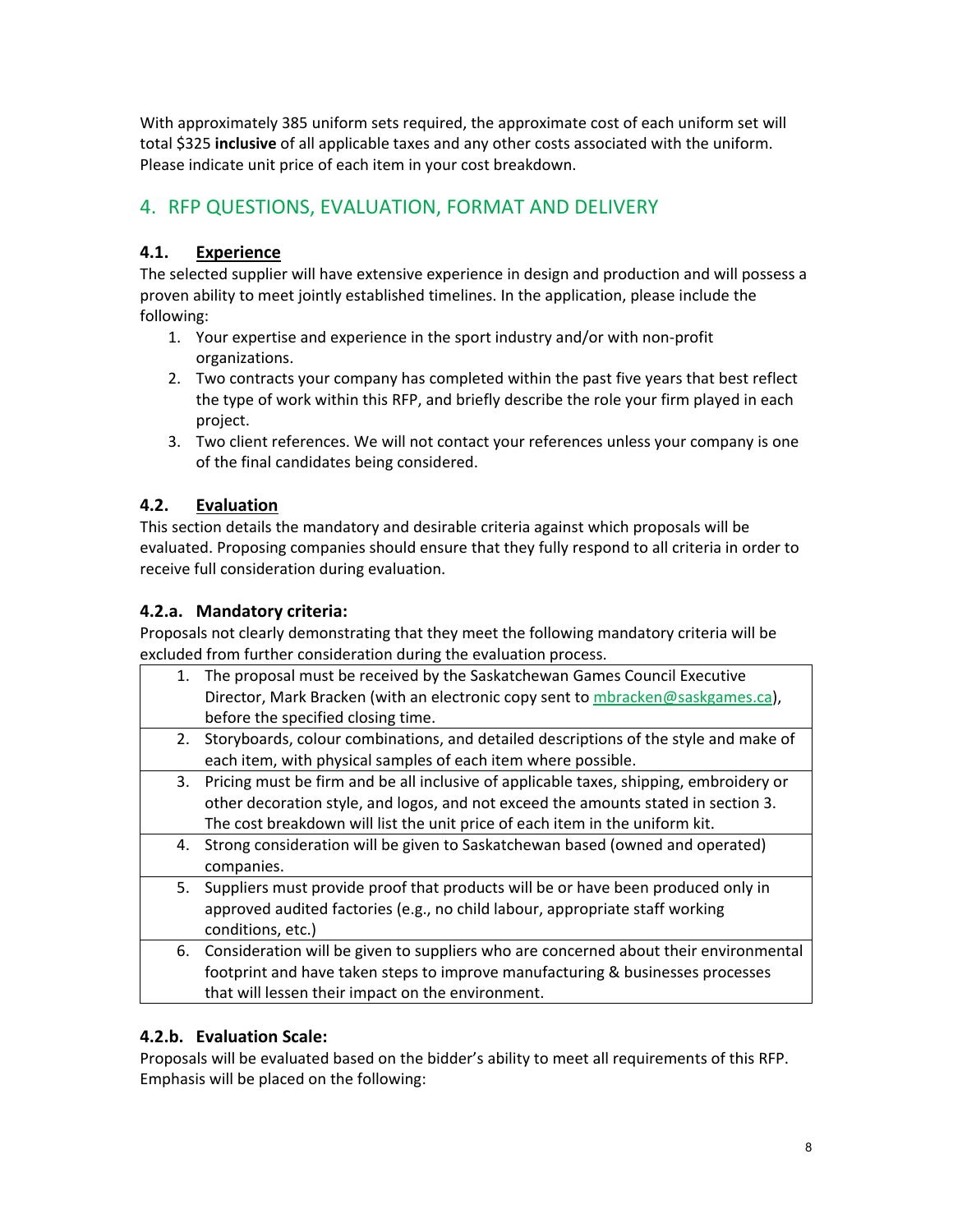| <b>Criterion</b>                                                     | <b>Score</b> |
|----------------------------------------------------------------------|--------------|
| Quality of clothing and suitability of the proposal                  | 50%          |
| Proposal meets the needs and criteria set forth in the RFP           |              |
| Pricing based on costs per clothing package                          | 30%          |
| The price falls within the budget range established for this project |              |
| Previous experience, packaging, storage, and delivery                | 15%          |
| Candidate has successfully completed similar projects and has the    |              |
| qualifications necessary to undertake the project                    |              |
| VIK component                                                        | 5%           |
| Candidate has included a VIK component within their proposal         |              |

# **4.3. RFP Format**

Please ensure your response(s) to this RFP includes the following items:

- 1. Title Page: Your company name, address, website address, telephone number, email and key contact person;
- 2. An introductory letter signed by the person or persons authorized to sign on behalf of the company;
- 3. A 1-2 page summary of your proposal and its key features;
- 4. The body of the proposal, including the features, benefits, and uniqueness of your proposal. Please ensure it is clear how you would meet the RFP requirements and deadlines;
- 5. Storyboards, colour combinations, and detailed descriptions of the style and make of each item, with physical samples of each item where possible;
- 6. Include all costs related to decoration, design, logo placement, and all applicable taxes for each item;
- 7. Include contact information for two references of organizations you have previously supplied for.

## **4.4. RFP Delivery**

Please deliver proposals by the prescribed deadline to:

**2023 Canada Winter Games Team Sask Uniform Proposal c/o Mark Bracken, Executive Director Saskatchewan Games Council Inc. #280 – 1870 Albert Street Regina, SK S4P 4B7**

In addition to having a physical copy of the proposal(s) delivered to the Executive Director by March 1, 2022, please forward a PDF copy of the proposal(s) via email to [mbracken@saskgames.ca.](mailto:mbracken@saskgames.ca)

# <span id="page-8-0"></span>5. TERMS AND CONDITIONS

Candidates must follow these guidelines and requirements when preparing and submitting the proposal:

- A. In no event will the Saskatchewan Games Council be responsible for the cost of preparation of bids or the costs associated with attending interviews or presentations.
- B. Late bid submissions will not be accepted.